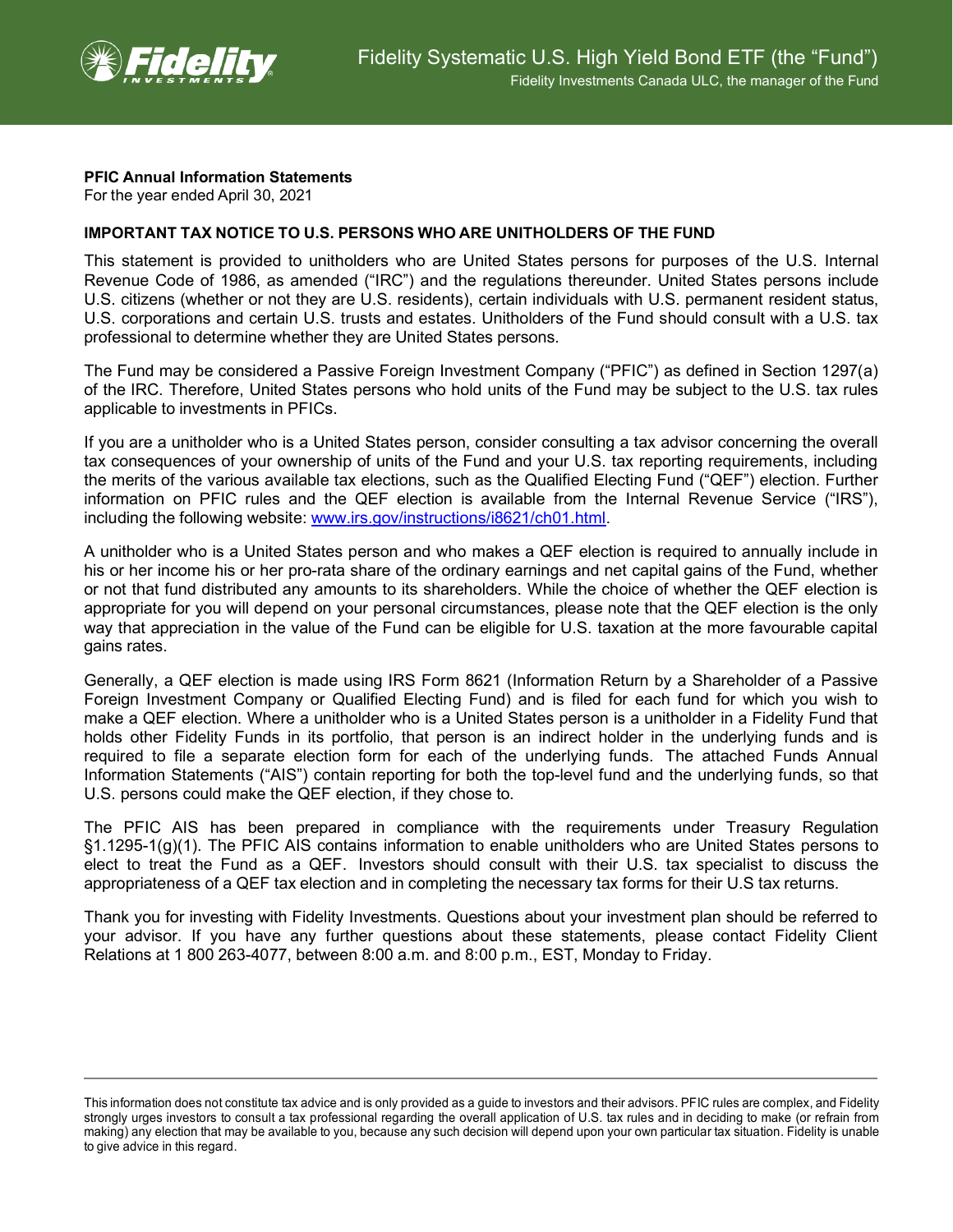

## **PFIC Annual Information Statements (US\$)**

For the Fund's PFIC taxation year ended April 30, 2021

- 1. This Information Statement applies to the PFIC taxation year of Fidelity Systematic U.S. High Yield Bond ETF (the "Fund") commencing on May 01, 2020 and ending on April 30, 2021.
- 2. The per-unit, per-day amounts of ordinary earnings and net capital gains of the Fund and it's lower-tier Fund(s) as applicable, for the period specified in paragraph (1) are provided in the table:

| <b>FIDELITY FUND HELD DIRECTLY</b>                         |                                       |                                      | <b>ORDINARY</b><br><b>EARNINGS \$</b>            | <b>NET CAPITAL</b><br><b>GAIN \$</b>         |  |
|------------------------------------------------------------|---------------------------------------|--------------------------------------|--------------------------------------------------|----------------------------------------------|--|
| Fidelity Systematic U.S. High Yield Bond ETF               |                                       |                                      | 0.00189638                                       | 0.00000000                                   |  |
| <b>FIDELITY LOWER-TIER FUNDS</b><br><b>HELD INDIRECTLY</b> | <b>ORDINARY</b><br><b>EARNINGS \$</b> | <b>NET CAPITAL</b><br><b>GAIN \$</b> | <b>FUND'S U.S. TAX YEAR</b><br><b>COMMENCING</b> | <b>FUND'S U.S. TAX</b><br><b>YEAR ENDING</b> |  |
| Fidelity U.S. Money Market Investment Trust                | 0.00000000                            | 0.00000000                           | May 01, 2020                                     | April 30, 2021                               |  |

To determine your pro-rata share of the amounts of ordinary earnings and net capital gains of the Fund and each of its lower-tier fund(s) held directly and indirectly, as applicable, multiply the per-unit per-day amounts indicated above by the number of units of the Fund held and the number of days you held the units during the Fund's PFIC taxation year.

Here is an example to illustrate the calculation using the per-unit, per-day factors.

You own 100 units of Fund A from the period May 1, 2020 through October 31, 2020. You purchased an additional 100 units of Fund A on November 1, 2020. You did not sell any units of the Fund at any time during the year. Fund A has a PFIC taxation year end of April 30, 2021.

The Fund's ordinary earnings were \$0.001 per unit, per day.

Result: Your ordinary earnings for 2021 of the directly held fund are (\$0.001 \* 183 days \* 100) + (\$0.001 \*180 days\* 200) = \$54.30

Use the same calculation method in the example above, to determine your pro-rata share of the amounts of ordinary earnings and capital gains for any applicable lower-tier Fund(s).